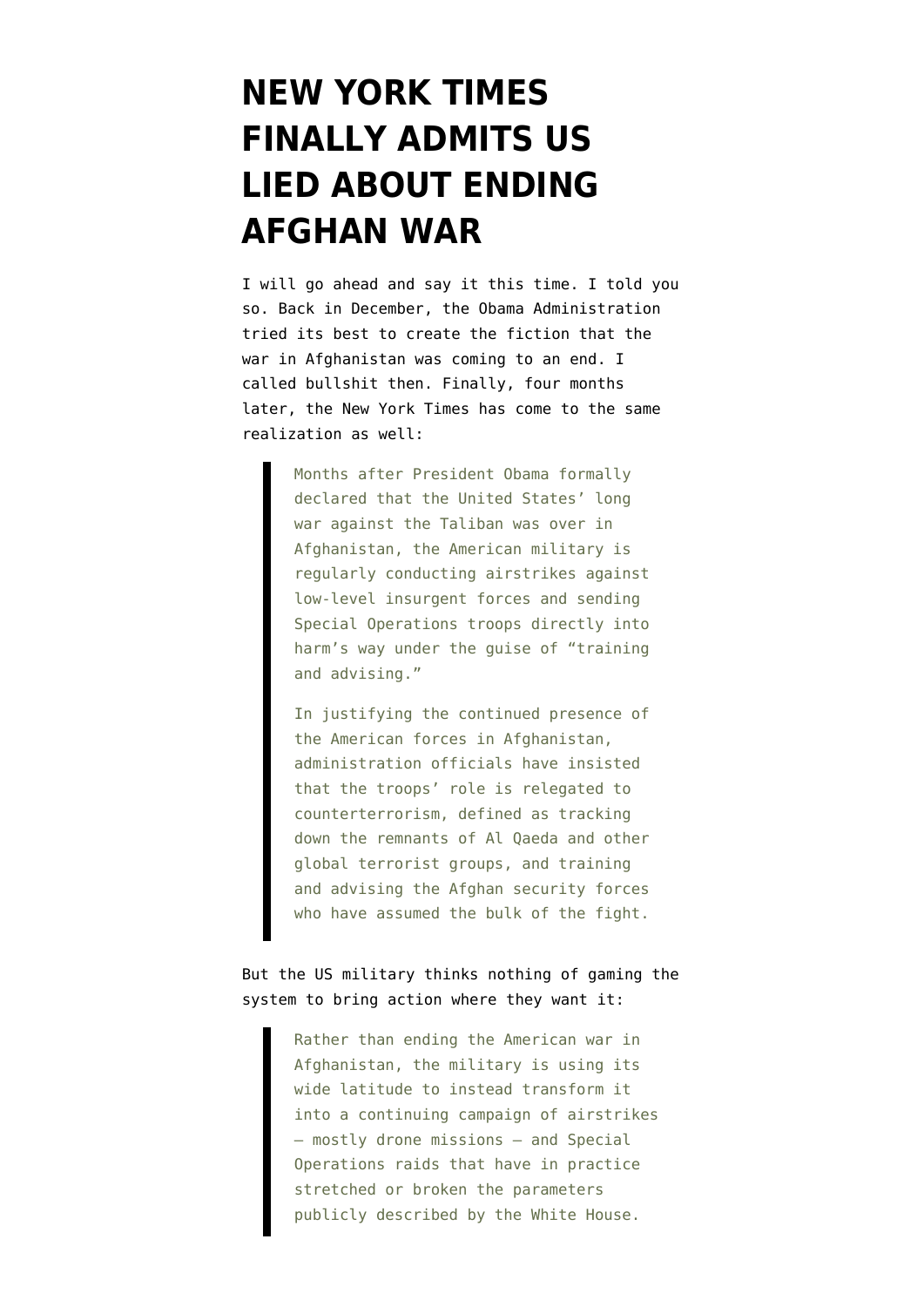## /snip/

"They are putting guys on the ground in places to justify the airstrikes," one of the officials said. "It's not force protection when they are going on the offensive."

And it's not just field-level commanders making these decisions to circumvent the conditions laid out by the White House for fighting:

> Commenting on the continuing military operations against the Taliban, the top American commander in Afghanistan, Gen. John F. Campbell, vehemently denied accusations that he was putting troops into harm's way just to enable more airstrikes.

He has insisted that it is within his purview to target Taliban insurgents who pose a threat not just to American or NATO troops but to any Afghan security forces. And his options on the ground were clear, he said in an interview, even if Washington's public description of them was not.

"Washington is going to have to say what they say politically for many different audiences, and I have no issue with that," General Campbell said. "I understand my authorities and what I have to do with Afghanistan's forces and my forces. And if that doesn't sell good for a media piece then, again, I can't worry about it."

Honey badger John Campbell don't care about selling a media piece when there are brown people to be droned.

But even this expanded role for US troops over what they are supposed to be doing isn't helping, as our "trained" Afghan troops continue to lose the war. Buried deep in the article is a